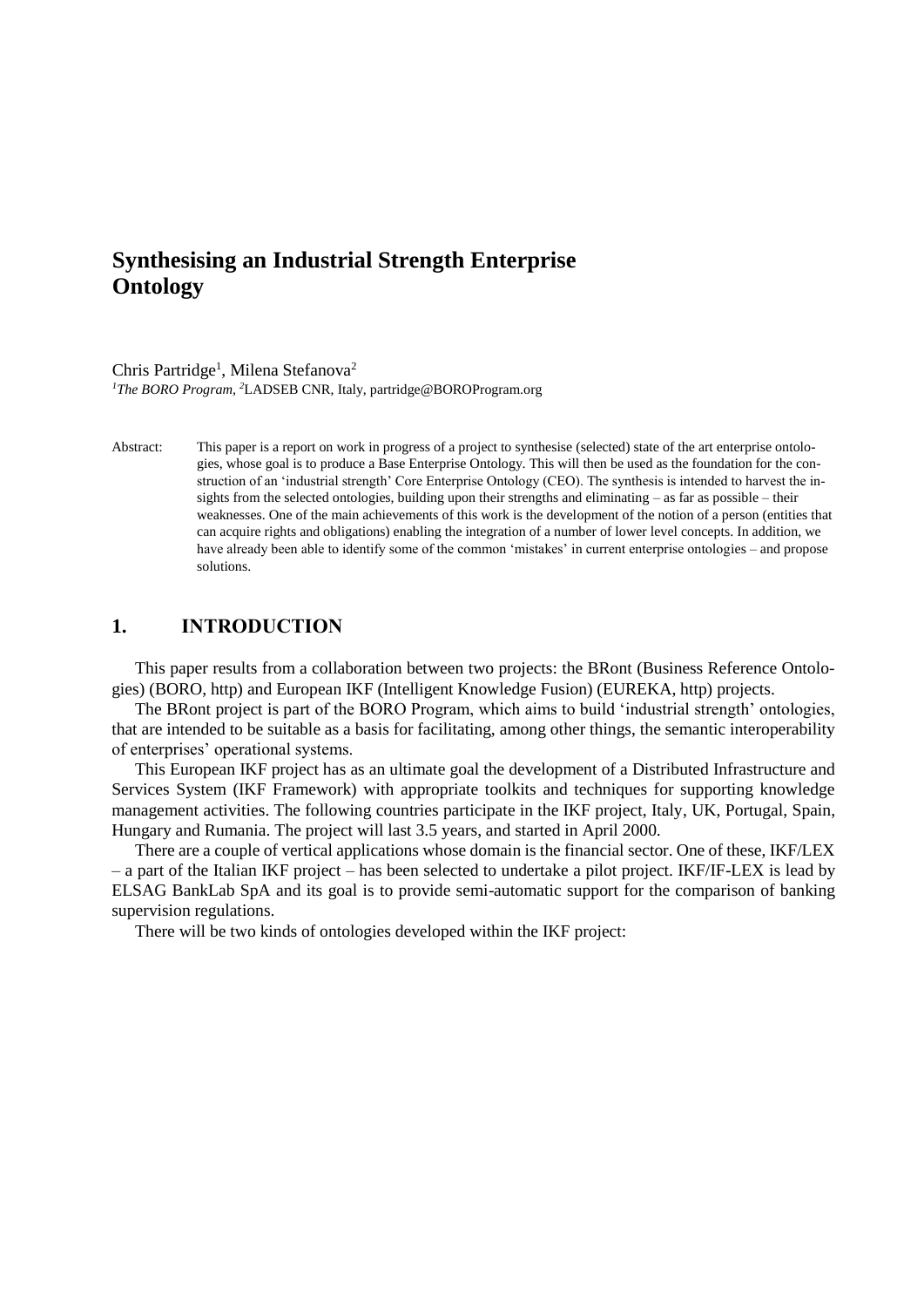- a *Reference Ontology* composed of a *Top Level Ontology* and several *Core Ontologies* (Breuker, et al, 1997). The top level ontology contains primitive general concepts to be extended by lowerlevel ontologies. The core ontologies span the gap between various application domains and the top level ontology. The IKF/IF-LEX and the BRont projects are collaborating on developing a *Core Enterprise Ontology* (CEO) that IKF will use on this and its other applications in the enterprise domain.
- *Domain Ontologies*. The vertical applications will build ontologies for their specific domains. For example, the IKF/IF-LEX project is building an ontology for bank supervision regulations, focusing on money laundering.

# **2. SYNTHESIS WORK PLAN**

The scope of the synthesis work is large – and so the work has been divided into more manageable chunks.

As Breuker, et al (1997) states, a core ontology contains "the categories that define what a field is about." A first rough intuitive guess of what these categories might be has proved a useful tool in:

- helping clarify the scope focus on the important aspects for the CEO, and
- acting as a basis for segmenting the work.

The selected categories are:

- *parties* (persons) which may enter in
- *transactions* (composed of agreements and their associated activities), involving
- *assets*.

The ontologies to be analysed were selected according to:

- the relevance of their content to the Core Enterprise categories, and
- the clarity of the characterisation of the intended interpretations of this content (Guarino, 1997, Gruber, 1993, Partridge, 1996).

This gave us the following list:

- TOronto Virtual Enterprise TOVE (Fox, et al, 1993 & 1996, TOVE http),
- AIAI's Enterprise Ontology EO (EO http, Uschold, 1997 & 1998),
- Cycorp's Cyc® Knowledge Base CYC (CYC http),
- W.H. Inmon's Data Model Resource Book DMRB (Inmon, 1997, Hay 1997).

The work proceeds by analysing one category in one ontology at a time, and then re-interpreting the previous results in the light of any new insights. Initially, the work focuses on individual ontologies but as it proceeds there is enough information to start undertaking comparisons between ontologies. The final analysis will encompass analyses of both the individual ontologies and comparisons between them.

In each of the ontologies, the concepts and relations relating to the category being considered are examined for the clearness and uniformity of their descriptions and formalisations. Further, each concept is analysed for its coverage and extendibility in cases where the coverage is not complete. Relations between concepts that are not explicitly described, but clearly exist, are identified as well. In addition, for the sake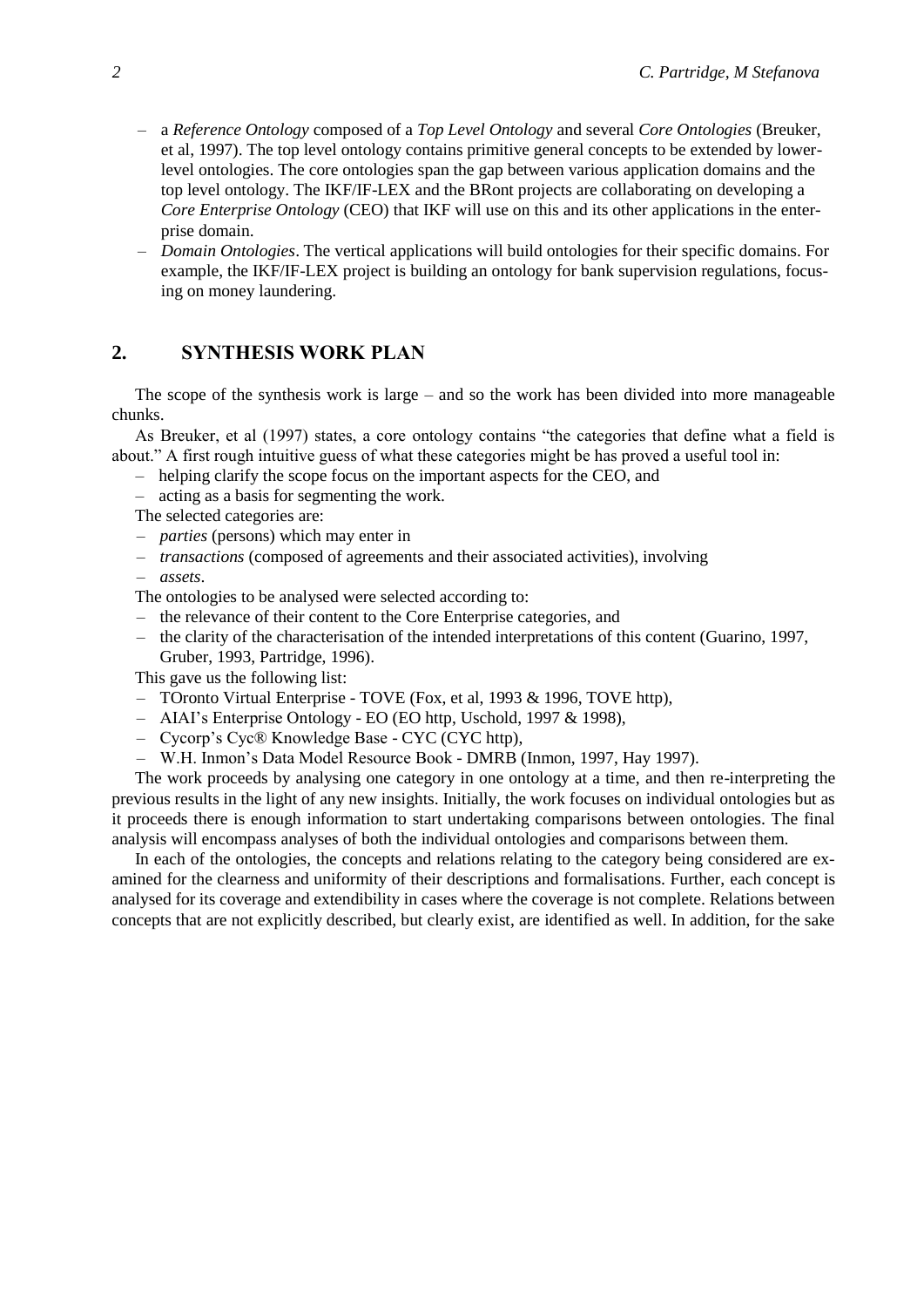of a clear interpretation, we have found it necessary to consider the top concepts (whether or not they are explicitly described).

An important part of the analysis is testing each concept and its relations against a number of standard examples and more specialized concepts. Further, a check is made against a number of standard difficult cases. Both these checks help to identify weaknesses in the coverage of the ontologies.

A key concern in the analysis is to understand how the various concepts interlink with one another, to better understand the unifying structure of the Enterprise ontology.

At various stages during the analysis an interim ontology is synthesised from the strengths found in the analysis, in such a way as to eliminate the known weaknesses – and itself analysed. In the final synthesis, all the categories in all the ontologies are combined into a base CEO ontology.

At this time, our work is concluding the analysis of the Parties (Persons) category for the EO and TOVE ontologies – and early drafts of synthesised ontologies are being reviewed. There is still substantial work that needs to be done in determining the precise relations between concepts, such as *LEGAL ENTITY* and *OWNERSHIP* within the EO.

## **3. INITIAL FINDINGS**

Though both the ontologies have many important insights and provide much useful material – our most general findings, at this stage, are that none of the ontologies:

- adequately meet our criteria of clear characterisation, or
- really share a common view of what an organisation is.

Taken together, these findings mean that the creation of the synthesised base CEO ontology cannot just be a simple merging of the common elements of the selected ontologies.

We now illustrate these findings with examples. We also show how we synthesised a resolution to some of these problems - for the two ontologies we have analysed.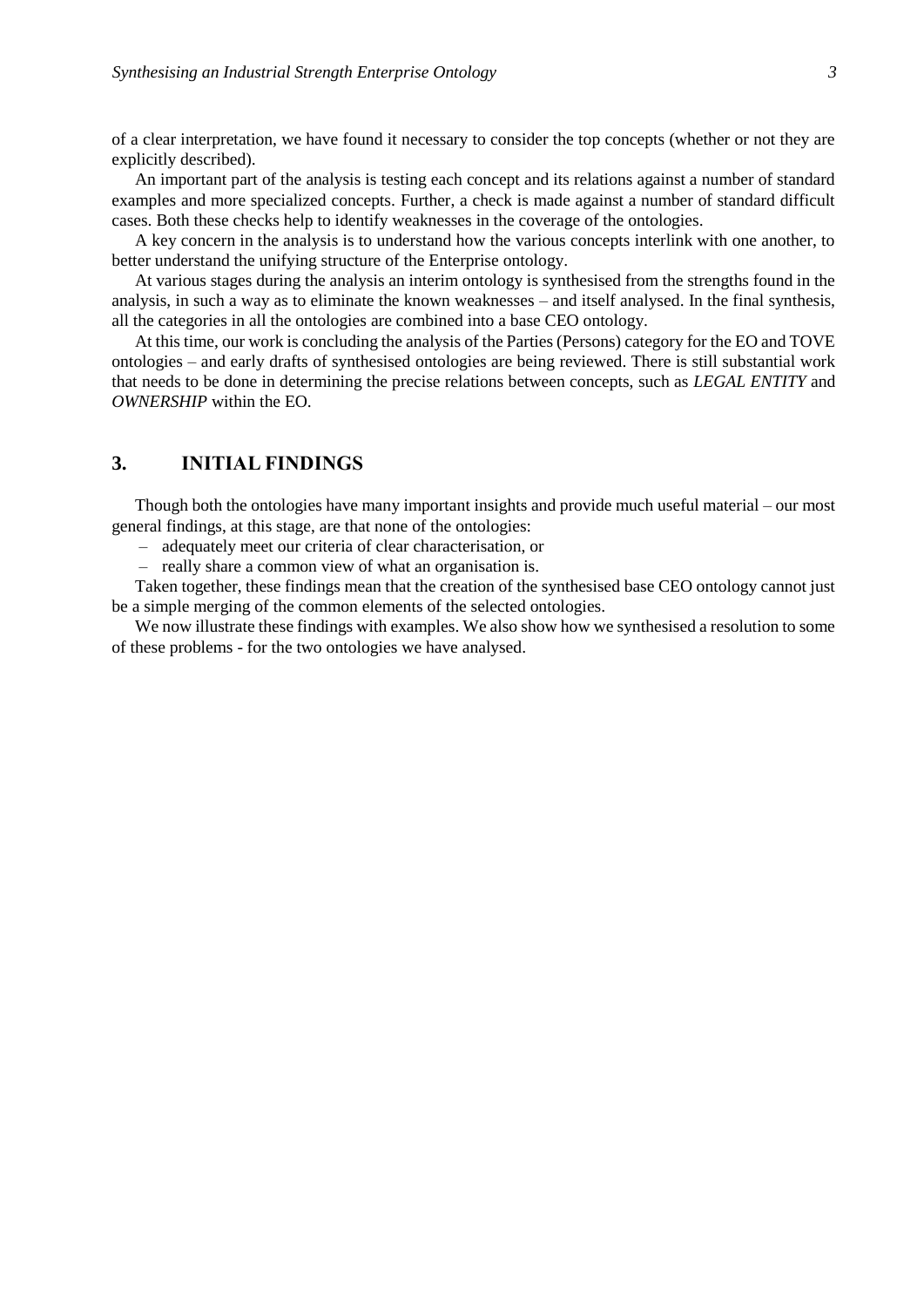## **3.1 Clear Characterisation**

With an unclear characterisation it can be difficult to work out the intended interpretation – in the worst case, impossible to decide between competing interpretations. There are many different ways in which the characterisation can be unclear – as we show below.



In both TOVE and EO we found no clear overview of the structure – so we developed graphical representations based upon ER diagrams to help us understand it. Figures 1 & 2 provide simplified versions of these.

Both TOVE and EO make use of a number of top concepts. A top ontology – or top concepts – can provide a useful structure for defining and using domain concepts and relations – segmenting the enterprise and other domains into general categories. However, if this is not done properly it can have the opposite effect.



Figure 2. Simplified TOVE overview

Some of the problems we encountered with the top concepts and the domain analysis are:

– *Insufficient characterisation of the disjointness of top concepts*. For example, in the informal EO the relationship between the top concepts *ENTITY,* and *ROLE* is not clear – in particular, whether *ROLES* can be *ENTITIES* or not, and so whether they can enter into *RELATIONSHIPS*.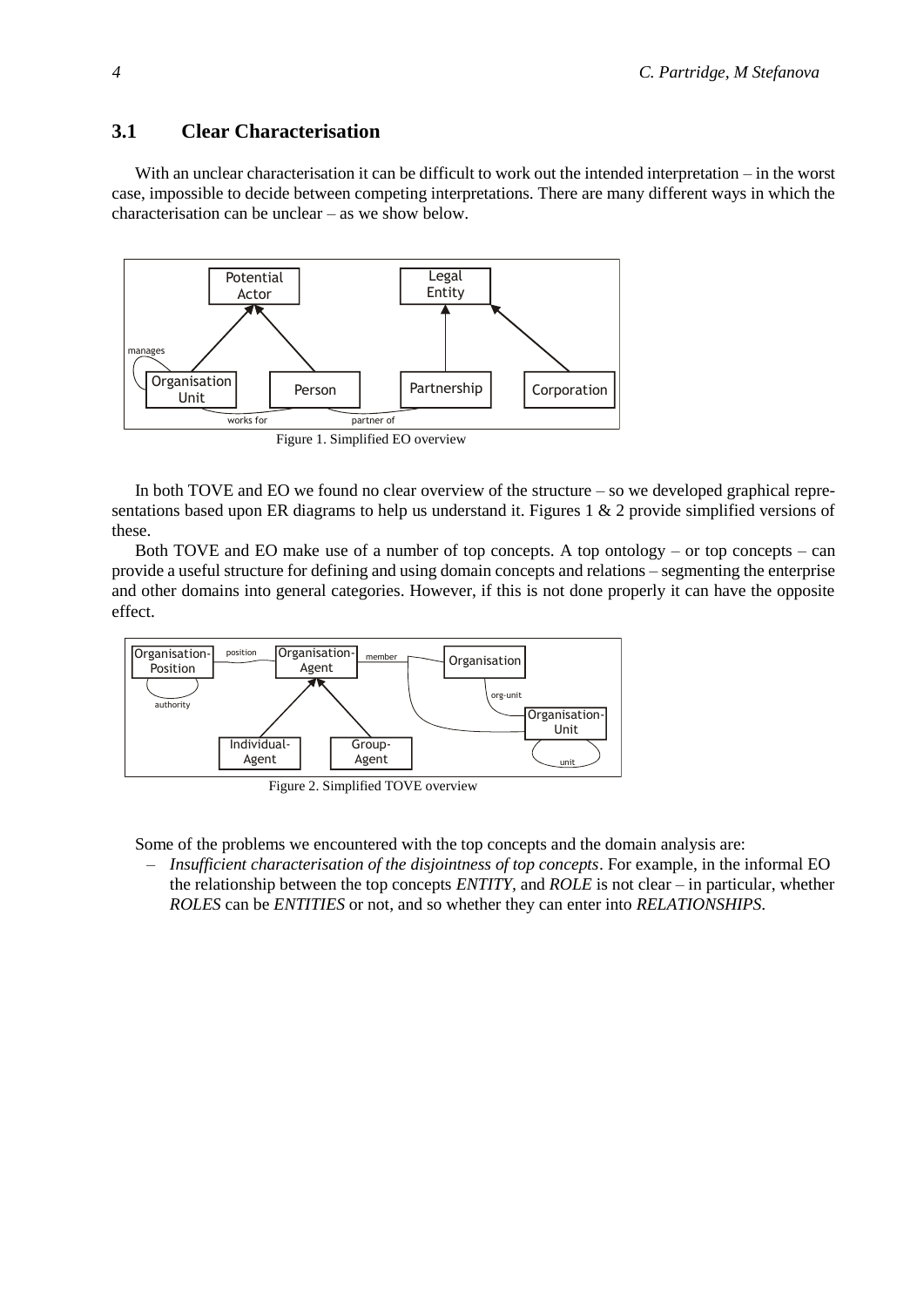- The same lack of care in characterising disjointness (and overlapping) exists at the domain level in both TOVE and EO. We found this can make it impossible to definitely determine the intended interpretation. For example, in TOVE the formalisation allows an *ORGANISATION-UNIT* to be an *ORGANISATION* – though this seems counter-intuitive, and probably not what the authors intended.
- *Not applying top concepts*. TOVE states that a fluent is "a [type of] predicate or function whose value may change with time". But it does not identify which predicates in its ontology are fluents – leaving this to the readers, who have to make their own judgements. Supplying such information would have helped not only the users of the ontology but also its creators and designers. For example, the TOVE's creators end up (probably unintentionally) having to regard ORGANI-SATION as a fluent – when in the normal (commonsense) use of the concept it is not.
- *Messy formalization trajectories.* EO formalizes its concepts in logical systems (Ontolingua and KIF), which rely on their own (different) top concepts. An attempt for a clear formalisation trajectory has been made (Uschold, et al 1997), but unfortunately this does not match very well with the informal specification. For example, in the informal EO it is stated that each *RELA-TIONSHIP* is also an *ENTITY*, but is not defined as such in the formalization. Furthermore some *RELATIONSHIPS* are defined in the formalization as *classes* and others are defined as *relations* without explaining what the motivations for these choices are (e.g., *SALE* is a *RELATIONSHIP* formalized as a *class*, *HAVE- CAPABILITY* is a *RELATIONSHIP* formalized as a *relation*). This becomes a more serious problem if the formalisation is meant to be taken as the more accurate version.
- *Failing to use general concepts to achieve uniformity*. Both TOVE and EO fail to use top concepts to describe in a uniform way core relations and concepts. This hampers understanding. Typical examples are the *part-of* relation, used in describing the decomposition of organizations into smaller units, and the relation, which shows the different ways for *participation* in organizations. For example, TOVE introduces two kinds of *part-of* relations: *org-unit* (between *ORGANI-SATION* and *ORGANISATION-UNIT*), and *unit* (between two *ORGANISATION-UNITs*). These relations express *ORGANISATION* and *ORGANISATION-UNIT* decompositions, but are not explicitly unified under a common relation. In the EO several ways of participating in a company are considered, as a partner (*partner\_of* relation between *PERSON* and *PARTNERSHIP*), as an employee (*works\_for* relation between *PERSON* and *OU*), as a shareholder in a corporation (only in the informal EO specification, Uschold, et al, 1997). These ways of participation are not unified in the EO.
- *Insufficient analysis*. As an example consider the EO concepts of *OWNERSHIP* and *SHARE-HOLDING* (Uschold, et al, 1997), which are formally unrelated, while SHAREHOLDING as evident from its informal and formal, definitions represents the ownership relation between a *CORPORATION* and its owners.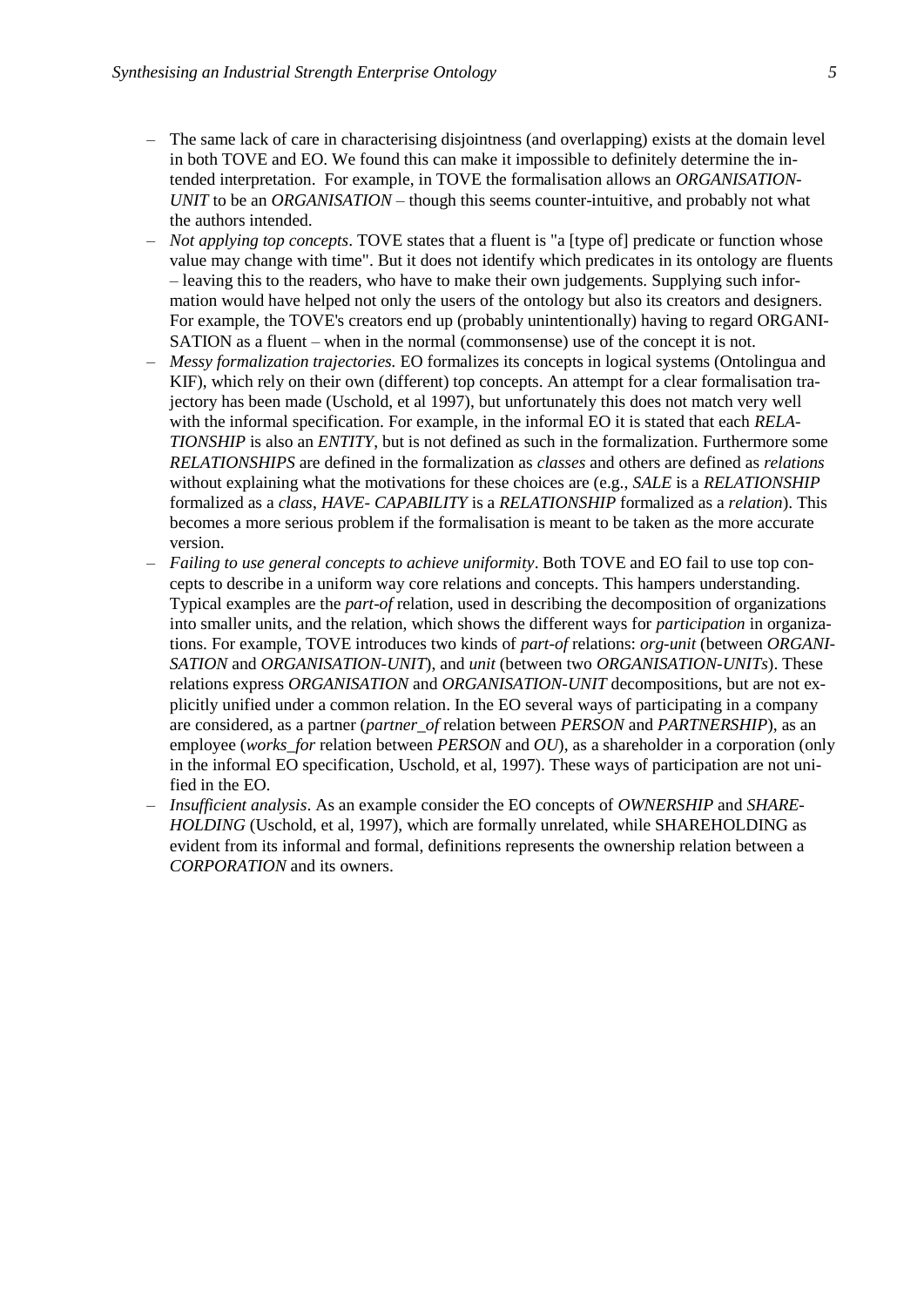## **3.2 Common view of an organization**

Figures 1  $\&$  2 give a broad picture of the concepts included in the analysis of TOVE and EO. As even a cursory glance can tell there are significant differences.

There are many examples in both TOVE and EO of how a better analysis would have led to more similar views:

- *Insufficient analysis.* In TOVE, for example, it seems that an *ORGANISATION* is not an *AGENT*, but has *AGENTS* as members. Yet there are many examples of organisations (such as the EU or NATO), which have other organisations as members.
- *Missing Links.* In the EO, the relation between the concepts *OU* and *LEGAL ENTITY* is unclear. All that we are told is that a *LEGAL ENTITY* "may correspond to a single *OU*" (Uschold, et al, 1997). No further analysis (informal or formal) of the link between these two concepts is given.
- *Implicit context dependencies*. In the EO, the concept *LEGAL ENTITY*, is not well thought out having several (informally inconsistent) descriptions. It seems that the intended meaning actually depends on a particular jurisdiction (in this case on the current UK jurisdiction) – though it is not clear that the authors recognise this. This dependence is inappropriate in the modern global economy – and it raises potential problems should the UK jurisdiction change. For example, the *LE-GAL ENTITY* concept would no longer be the "union of *PERSON, CORPORATION,* and *PART-NERSHIP*".

#### **3.3 Unifying the Core Concepts: Person**

Part of the synthesis work is to analyse the ontologies in preparation for a synthesised common view. A vital missing element from both the ontologies is a unifying core category.

To resolve this, we have introduced the concept *PERSON (PARTY),* which can be a *NATURAL PER-SON* or *SOCIALLY CONSTRUCTED PERSON* (*SOCIAL PERSON* in short). This acts as the catalyst for transforming the ontologies into ones with similar characteristics. The next step (which we will undertake soon) is to merge them into a single synthesised ontology.

The result of introducing *PERSON* into the EO ontology is shown in Figure. 3. A comparison of this with Figure 1 shows how *PERSON* has unified the taxonomy.

To give the reader some idea of how the transformation was effected, we describe the steps we went through. The EO concepts *LEGAL ENTITY* and *OU* are generalized into the concept *PERSON*. The EO concept *PERSON* (human being) is renamed into *NATURAL PERSON*. *OU* becomes *SOCIAL PERSON*, while *LEGAL ENTITY* is taken completely out and substituted with the context independent notion of *LE*-*GALLY CONSTRUCTED PERSON* (*LEGAL PERSON* in short).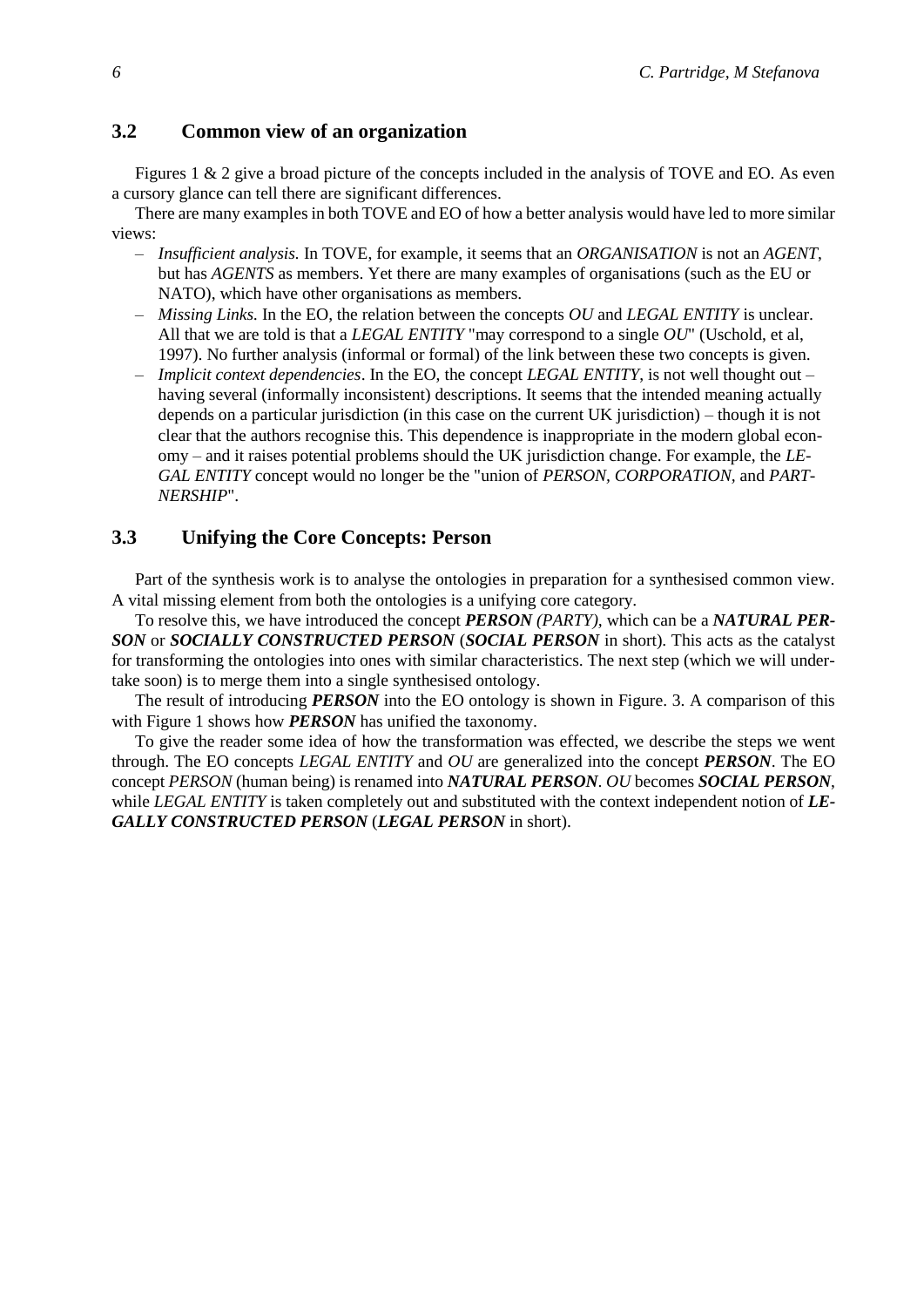

Figure 3. EO transformation

Note that *LEGAL PERSON* is not the same concept as the EO *LEGAL ENTITY*, since it is intended to represent parties, which are constructed according to a legal jurisdiction, but not necessarily recognised by it as legal persons (in EO terms, *LEGAL ENTITY*s). For example, in UK a partnership is not legally recognized as a person (it cannot sign contracts in its name) but it is a *LEGALLY CONSTRUCTED PERSON*, because there are legal constitution rules for partnerships. Finally the two participation relations, *partner\_of* and *works\_for* are consolidated under a general *participation* relation, and the relation *manages* is renamed into *person-part* (which is a particular kind of *part\_of* relation).

The result of introducing *PERSON* into the TOVE ontology is shown in Figure 4. As before, a comparison of this with Figure 1 shows how *PERSON* has unified the taxonomy. The transformation steps between Figure 2 and Figure 4 are similar in many respects to those between Figures 1 and 2.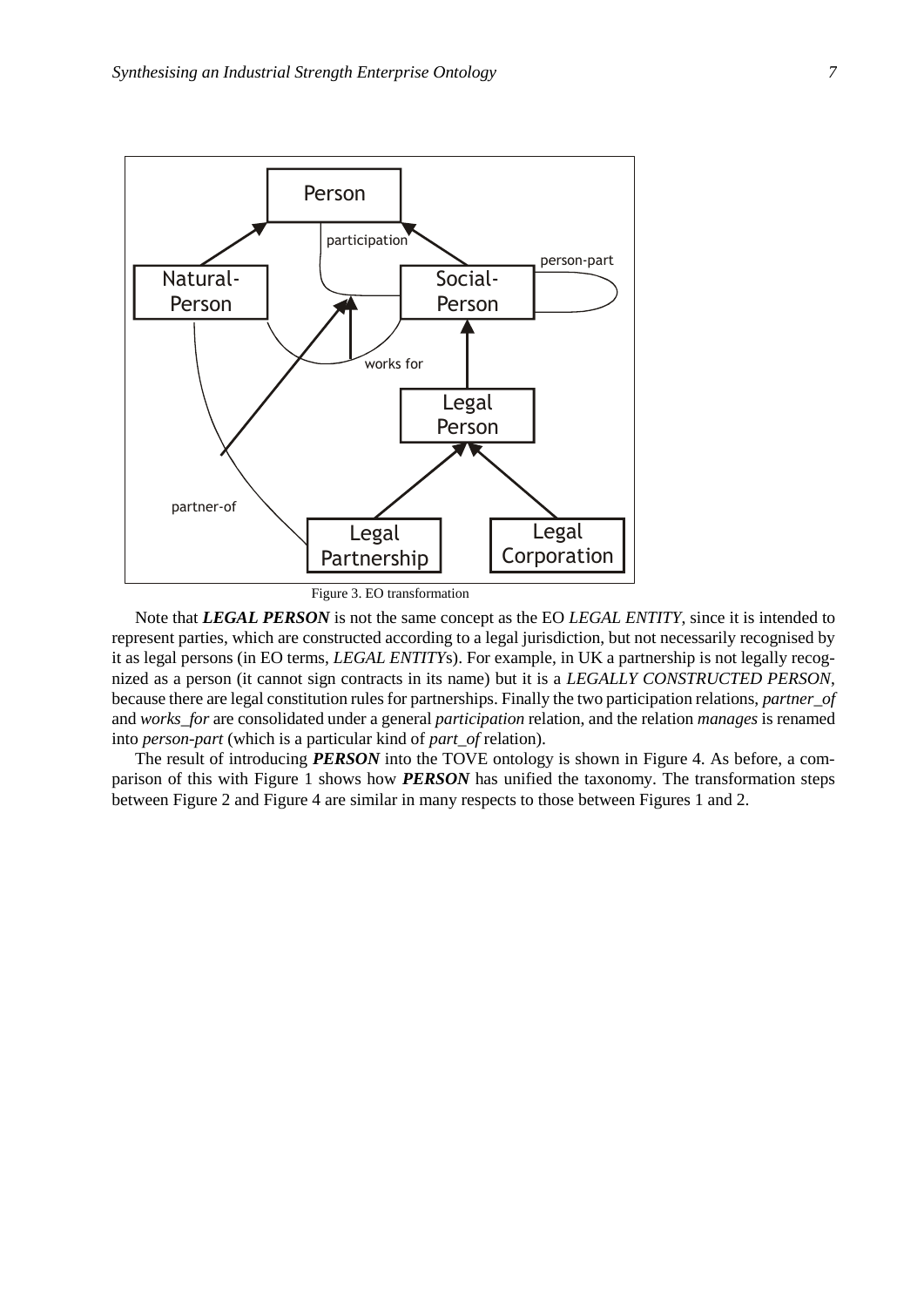

Figure 4. TOVE transformation

# **4. CONCLUSION**

Even at this early stage our work has revealed the need for a substantial improvement in enterprise ontologies to bring them up to 'industrial strength'. Hopefully, our work will go some way towards realising this.

# **5. ACKNOWLEDGEMENTS**

We would like to thank to the IKF Project in general and to ELSAG SpA in particular for making this research possible. Furthermore we would like to thank to Allesandro Oltramale, Claudio Masolo, and Nicola Guarino for the numerous fruitful discussions we had on topics related to ontologies and organisations.

#### **6. REFERENCES**

BORO, http://www.BOROProgram.org

Breuker J, Valente A., Winkels R. 1997, *Legal Ontologies: A Functional View* in P.R.S. Visser and R.G.F. Winkels, Proceedings of the First International Workshop on Legal Ontologies,